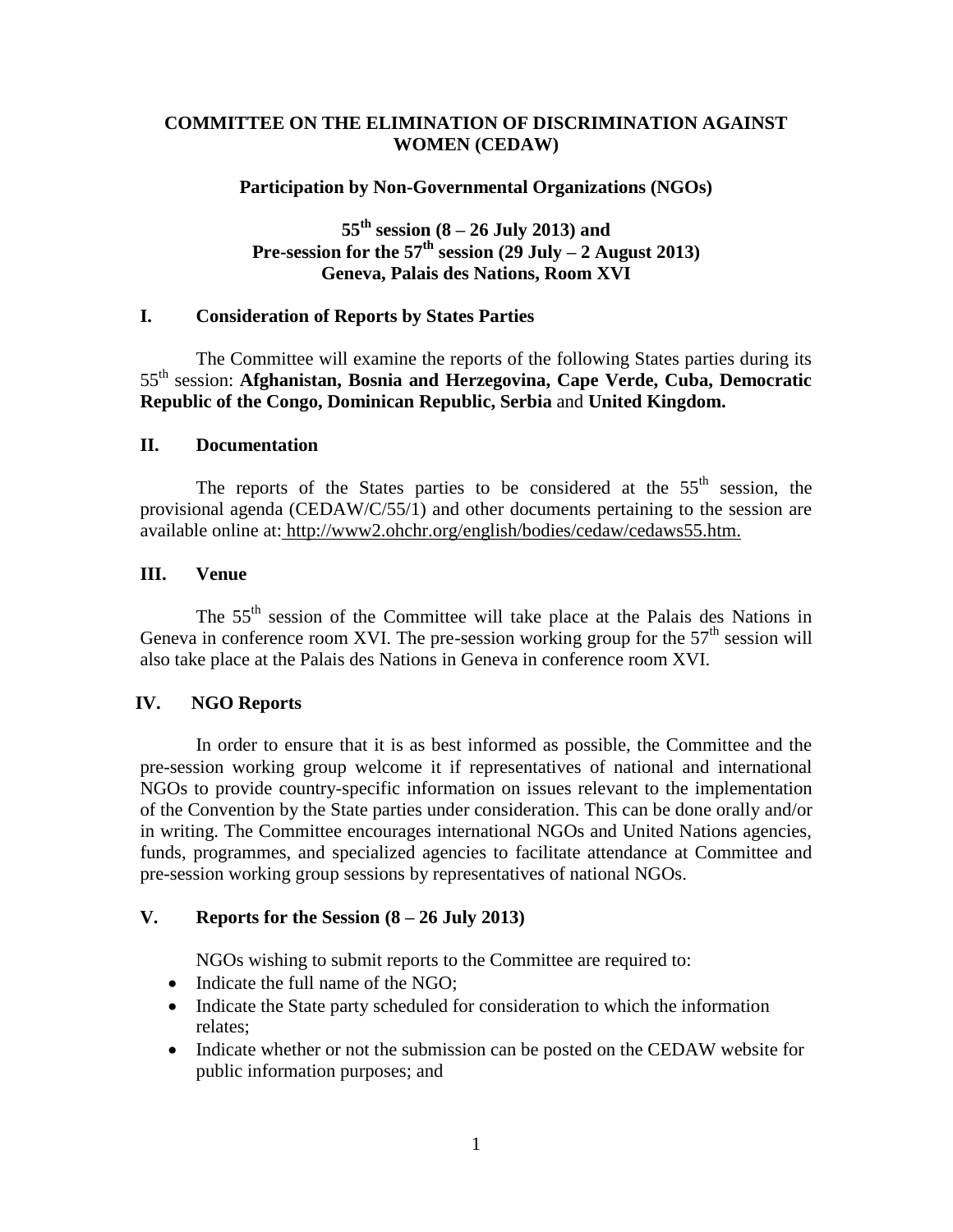Submit the report in Word format by e-mail and thereafter submit **28 copies** in hard copy format.

All submissions should be received two weeks prior to the beginning of the session by the Secretariat of the Committee, i.e., **no later than 24 June 2013**. The Word version of the report should be sent to the following e-mail address: [cedaw@ohchr.org.](mailto:cedaw@ohchr.org) Hard copy submissions should be mailed to:

CEDAW Secretariat OHCHR - Palais Wilson 52, rue des Pâquis CH-1201 Geneva 10 Switzerland

**Due to the high number of submissions received at each session, such reports should not exceed ten pages and should highlight priority concerns and suggest possible country-specific recommendations, with a view to facilitating the work of the Committee.** NGOs are also urged to ensure that the requisite number of hard copies of their submissions reach OHCHR in time for the respective session. Due to the high number of submissions received from NGOs and other stakeholders, OHCHR does not photocopy reports from NGOs.

NGOs can also avail themselves of the support of IWRAW Asia Pacific to submit their alternative reports or information, electronically and/or in hard copy, to the Secretariat. For details and deadlines, please contact IWRAW Asia Pacific:

10-2, Jalan Bangsar Utama 9 Bangsar Utama 59000 Kuala Lumpur, Malaysia Tel: +60 322 822 255 Fax: +60 322 832 552 Email: [iwraw-ap@iwraw-ap.org](mailto:iwraw-ap@iwraw-ap.org) or [iwraw\\_ap@yahoo.com](mailto:iwraw_ap@yahoo.com)

With regard to the above, it is noted that the Committee has the prerogative to take into account all information submitted to it until the consideration of a report by a State party has been concluded.

#### **VI. Reports for the Pre-Session Working Group (29 July – 2 August 2013)**

The pre-session working group will prepare lists of issues for the following States parties that are scheduled to be considered at the 57<sup>th</sup> session: **Bahrain, Cameroon, Finland, Iraq, Kazakhstan, Sierra Leone, Qatar and Senegal** (in the absence of a report). NGOs wishing to submit reports to the pre-session working group should follow the same procedure as for the submission of reports for the session (see above). NGOs should send **10 copies** of their submissions by **24 June 2013.** (The pre-session working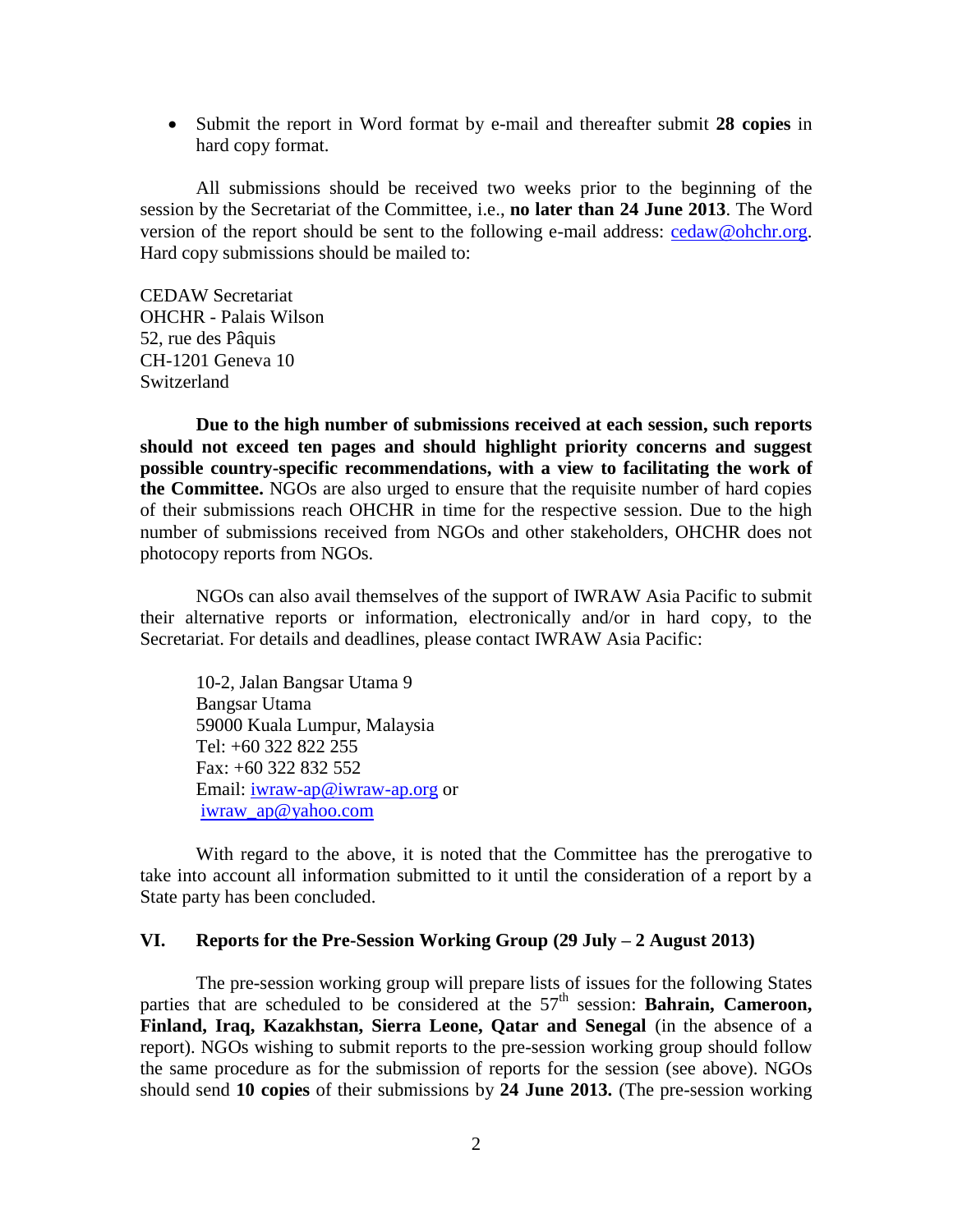group prepares lists of issues and questions for States parties scheduled to be reviewed two sessions subsequent to the current session.) The Word version of the report should be sent to the following e-mail address: [cedaw@ohchr.org.](mailto:cedaw@ohchr.org) Hard copy submissions should be mailed to:

CEDAW Secretariat OHCHR - Palais Wilson 52, rue des Pâquis CH-1201 Geneva Switzerland.

# **VII. Meetings with NGOs**

The Committee has set aside time at its  $55<sup>th</sup>$  session for NGOs to provide oral information in respect of countries being considered during the session. These meetings are scheduled on 8 July 2013 from 15:00 to 16:30 for countries that will be considered during the first week **(Cuba, Afghanistan, Democratic Republic of the Congo** and **Dominican Republic)**, and on 15 July 2013 from 15:00 to 16:00 for countries that will be considered during the second week of the 55<sup>th</sup> session **(Cape Verde, United Kingdom, Serbia and Bosnia and Herzegovina**) of the  $55<sup>th</sup>$  session. The meetings will take place in conference room XVI at the Palais des Nations and are open to the public. For the schedule of considerations of States parties' reports, please contact the Secretariat.

Oral interventions by NGOs must be concise. On average, not more than 10 minutes are allocated for all NGOs wishing to intervene on one particular country. The available time is divided among the NGOs wishing to speak on a country and additional time is reserved for questions from Committee members. In view of the time constraints, the consolidation of presentations by subject is encouraged and appreciated. NGOs making oral interventions should ensure that they bring **45 copies of their oral statements** at least 15 minutes prior to the meeting for circulation to the Committee and for interpretation purposes in addition to any reports. Prior to the presentation, NGOs are requested to send an electronic version of their statements in Word format to: [cedaw@ohchr.org.](mailto:cedaw@ohchr.org)

The pre-session working group provides an opportunity for NGOs to address the Committee orally concerning all countries that will be considered at the  $57<sup>th</sup>$  session, namely **Bahrain, Cameroon, Finland, Iraq, Kazakhstan, Sierra Leone, Qatar and Senegal** (in the absence of report). This meeting will take place on **29 July 2013** from 11:30 to 12:30 in room XVI. The paragraph above relating to oral interventions by NGOs is applicable to the pre-session working group as well, except that NGOs need to bring **15** only **copies of their oral statement** prior to the meeting for circulation to the Committee and for interpretation purposes in addition to any reports. Prior to the presentation, NGOs are requested to send an electronic version of their statements in Word and PDF format to: [cedaw@ohchr.org.](mailto:cedaw@ohchr.org)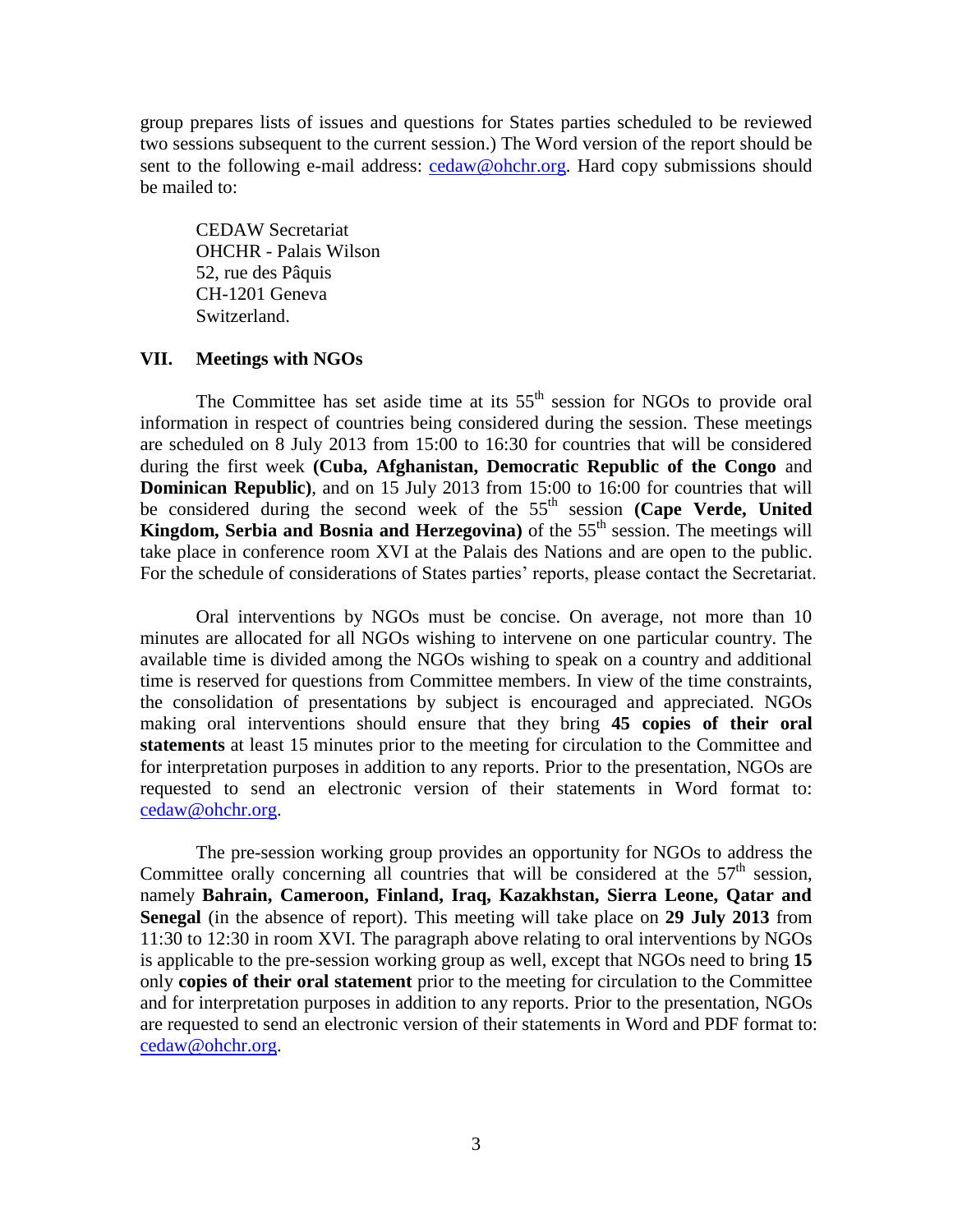# **VIII. Registration**

NGO representatives who wish to attend any sessions of the Committee or presession working group are required to be duly registered. **All NGO representatives must**  complete the online registration form for the  $55<sup>th</sup>$  session by 24 June 2013 by **accessing the United Nations Department of Economic and Social Affairs' (DESA) CSO Net website.**

Please note that OHCHR will not provide letters of invitation to NGOs to attend CEDAW sessions for the purposes of obtaining visas. However, upon request, the Secretariat can provide, a general "to whom it may concern" letter specifying that an individual has requested and obtained accreditation to a meeting. Please also note that OHCHR is unable to assist with travel and/or accommodation costs.

# *How to pre-Register your NGO's participation*

### Step 1. Prepare – Organizational Profile

- Before you start, make sure your organization has an organizational profile in the United Nations Department of Economic and Social Affairs' (DESA) CSO Net database, with a corresponding login and password.
- Generally, NGOs that have participated in UN meetings in the past already have such a profile.
- If your organization does not, please visit the following link to create a profile: [http://goo.gl/8k9bL.](http://goo.gl/8k9bL)
- In this process, select "Special Event"/Apply for ECOSOC Status" when asked for your organization's objective. This will speed up your application.
- Approval of this profile can take up to 48 hours. You will receive an email with your login and password details.
- You can only complete the steps below with your organization's own login and password.

### Step 2. The Session

- Visit the CSO Net meeting page of the session: http://goo.gl/EECmi
- In the left-hand column, click "Conference Registration".

### Step 3. Login

• Type in your login information. See step 1 above.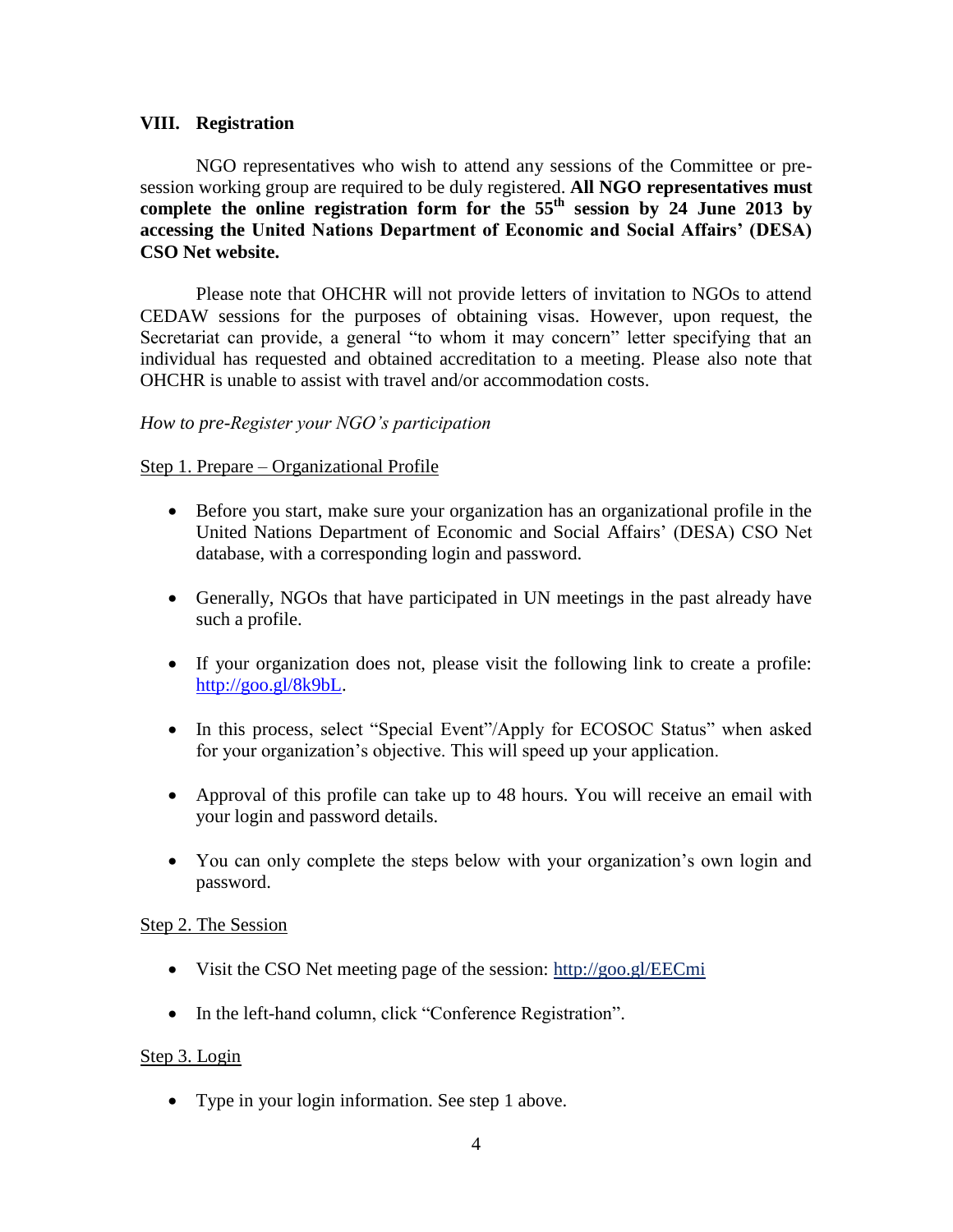#### Step 4. Designate Representatives

- $\bullet$  Please provide details of your proposed representative(s) to the event.
- You will receive a confirmation email with instructions for obtaining a ground pass.

### **IX. Ground Pass**

Upon arrival at Palais des Nations, representatives of NGOs are requested to enter through the Pregny Gate, United Nations Office at Geneva, Avenue de la Paix 8-14, Geneva, Switzerland, and proceed to the registration desk. Hours of operation are from 8:00 to 17:00 Monday through Friday.

In order to be properly registered and to receive a ground pass to enter the UN complex, you must present:

- The confirmation e-mail from the CSO Net database;
- The completed Conference Registration Form (available from the CSO Net database); and
- A valid passport.

All participants are responsible for making their own arrangements relating to travel and accommodations as well as visas to enter Switzerland.

The Secretariat of CEDAW does not provide assistance in this regard and is not in a position to provide letters to the authorities of Switzerland for purposes of obtaining a visa.

Representatives requiring a visa to enter Switzerland are advised to apply as early as possible in case any time is needed for special clearance by the Swiss authorities, and ensure that the visa is received in time for travel. Past practice shows that when applying for a Swiss visa, it is recommendable to bring copies of the email confirming accreditation, as well as a letter prepared by your NGO, to your appointment with the relevant Swiss Consulate or Embassy.

Please note that NGO representatives must bring their passport (or government issued photo ID) every time they wish to enter UN premises.

# **X. Informal briefings**

NGOs wishing to participate in informal briefings should contact IWRAW Asia Pacific (see above) to coordinate.